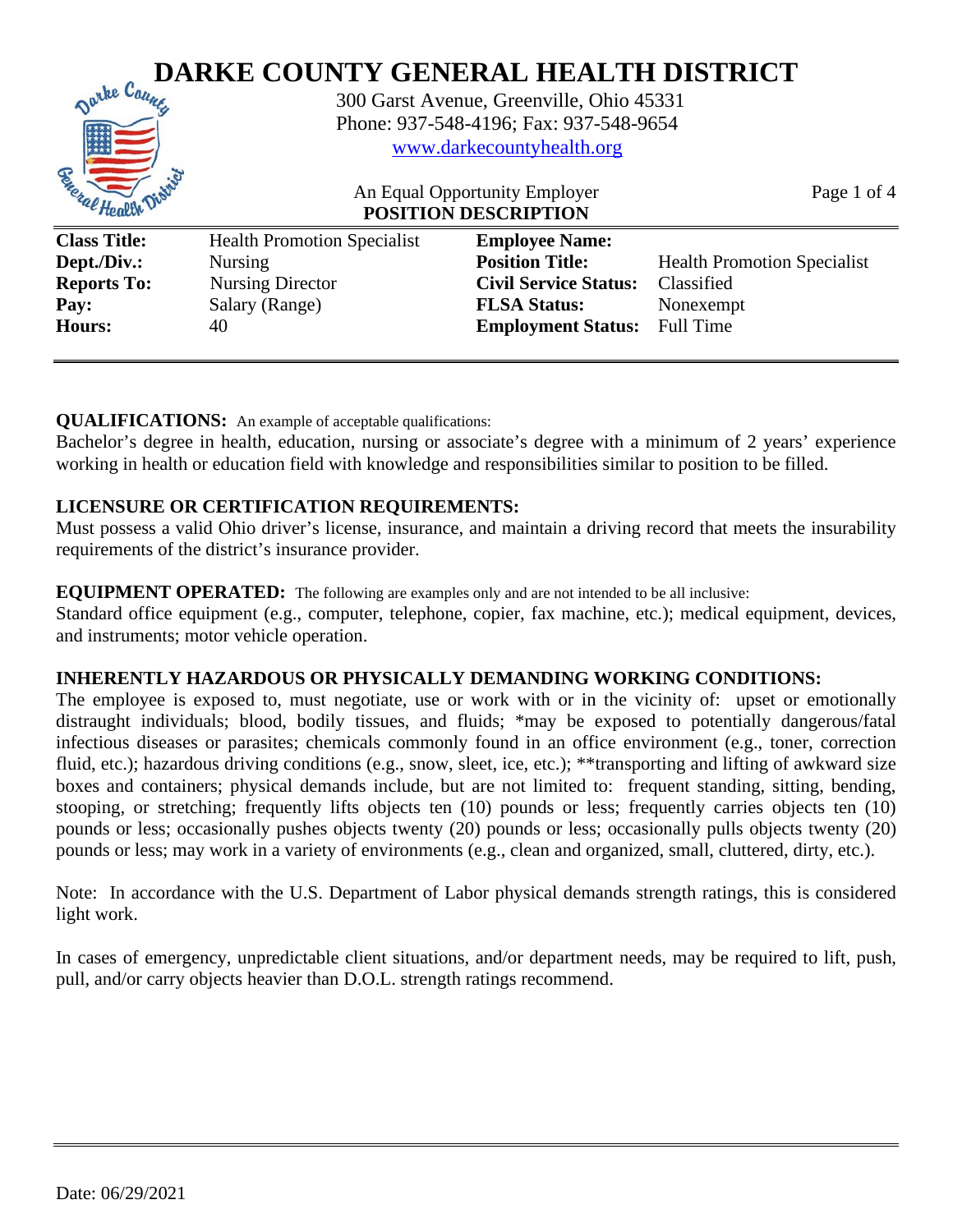

**JOB DESCRIPTION AND WORKER CHARACTERISTICS:**

JOB DUTIES in order of importance

### **ESSENTIAL FUNCTIONS OF THE POSITION:** For purposes of 42 USC 12101:

**Hours:** 40 **Employment Status:** Full Time

- 30% (1) Responsible for record maintenance of all Help Me Grow accreditation activities and requirements; develops reports required by Healthy Families of America and Ohio Department of Health; consistently monitors and updates Director of Nursing and Help Me Grow Home Visitors on Healthy Families America standards; facilitates internal meetings related to Help Me Grow accreditation; may be involved in Help Me Grow policy development or revision; follows federal, state, and local laws, regulations, rules and/or guidelines, including HIPPA regulations and all grant requirements.
- 30% (2) Develop and present health education, through workshops, and school or community presentations, for programs within the Nursing and Environmental Divisions; collaborate with local health specialists to determine community health needs and the availability of services; prepare and distribute health education materials; design and conduct evaluations and assessments to determine the quality and performance of health education programs.
- 20% (3) Develop and maintain cooperative working relationships with local agencies and organizations who serve clients of a similar population; conduct outreach to local agencies for Help Me Grow, Early Intervention and Children with Medical Handicaps programs; provide Help Me Grow program information to the public by preparing and presenting press releases, conducting media campaigns, or maintaining program-related websites.
- 10% (4) Prepares accurate records and reports (e.g., client records, quarterly time study reports, and distribution sheets, etc.).
- 10% (5) Speaks to community groups and participates in community health education programs.

### **OTHER DUTIES, RESPONSIBILITIES:**

(6) Upgrades skills through continuing education; assists in orientation and training of new staff and the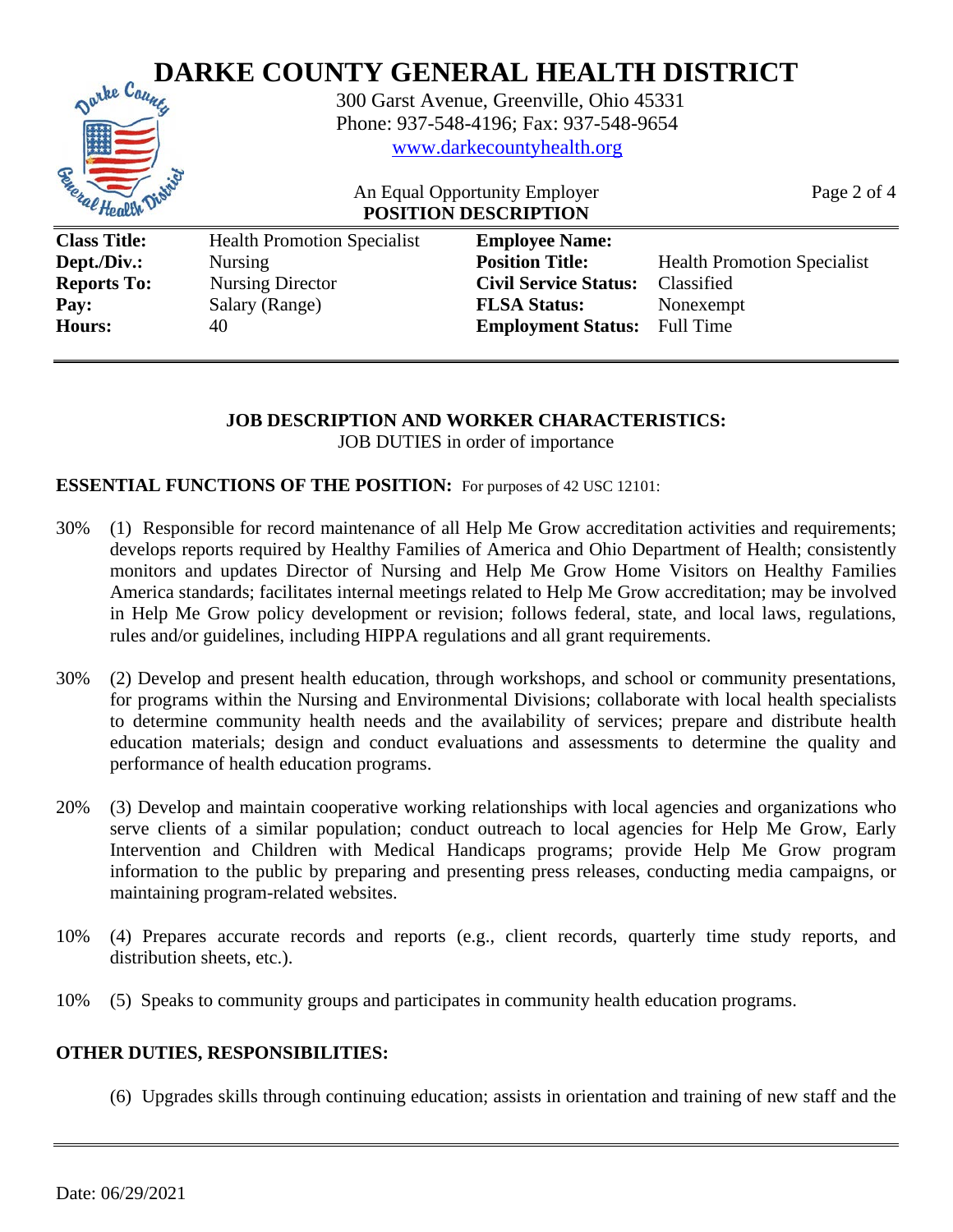

public health experience of nursing students.

(7) Participates in Health Department disaster preparedness activities; may be required to report for work outside normal working hours during an emergency; available 24/7 for consultation related to bioterrorism/public health emergencies.

(8) Projects a positive and professional image to clients, the public, and DCGHD staff.

(9) Follows all Darke County General Health District policies and procedures; maintains confidentiality requirements in accordance with personnel policy; maintains all required licenses and/or certificates.

(10) Performs other duties as assigned or required by Health Commissioner or Director, and attends staff meetings and trainings, and participates in department development.

(11) Demonstrates regular and predictable attendance.

### **MINIMUM ACCEPTABLE CHARACTERISTICS:** (\*Indicates developed after employment)

**Knowledge of:** education techniques; client training and development; child development; \*safety practices and procedures; \*agency goals and objectives; \*agency policies and procedures; Occupational Safety and Health Administration rules and regulations; first aid practices; personal hygiene; environmental health; infection control; immunization schedules and protocols; public relations; community resources and services; office practices and procedures; English grammar and spelling; records management; human relations; workplace safety; case management.

**Skill in:** use of modern office equipment; use or operation of medical equipment, instruments and devices.

**Ability to:** carry out simple instructions; carry out detailed but basic written or oral instructions; carry out instructions in written, oral, or picture form; deal with problems involving several variables within familiar context; deal with variety of variables in somewhat unfamiliar context; interpret a variety of instructions in written, oral, picture, or schedule form; deal with many variables and determine specific action; recognize unusual or threatening conditions and take appropriate action; define problems, collect data, establish facts, and